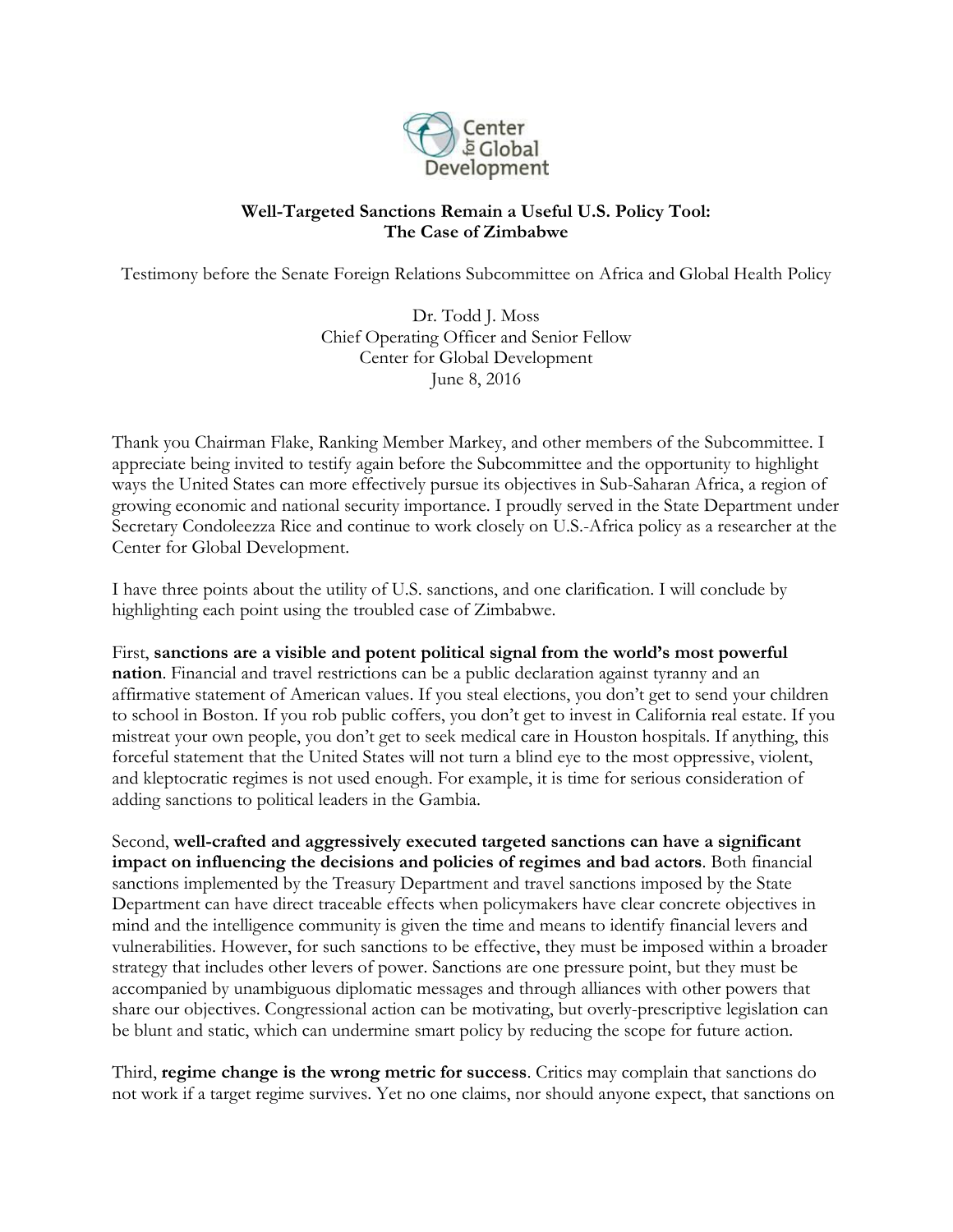their own will bring down a regime. Sanctions complement—rather than replace—other diplomatic, economic, or military tools.

Finally, there is often **confusion between targeted financial or travel sanctions and the exclusion of rogue regimes from the international financial system**. Some governments, like Cuba, have voluntarily opted out of the IMF, the World Bank, and other international financial institutions. Others, like Somalia or Eritrea, are unable to access finance from these organizations, not because of specific U.S. sanctions, but because of their own record of nonpayment.

I'll conclude by outlining how these points matter for U.S policy toward Zimbabwe.

The current legislation, the Zimbabwe Democracy and Economic Recovery Act of 2001 (ZDERA) states: "It is the policy of the United States to support the people of Zimbabwe in their struggle to effect peaceful, democratic change, achieve broad-based and equitable economic growth, and restore the rule of law." ZDERA includes a sense of Congress that the President should implement travel and economic sanctions against individuals responsible for violence and the breakdown of the rule of law.

First, **U.S. sanctions have been a powerful signal of U.S. policy in support of democracy**. When introduced, ZDERA attracted strong bipartisan support in Congress. The bill was cosponsored by senators from across the political spectrum: Bill Frist, Jesse Helms, Russell Feingold, Joseph Biden, and Hillary Clinton. The actual executive branch sanctions advocated by ZDERA were not directed at the country as a whole, but aimed at specific individuals, barring them from holding assets in the United States, traveling here, and doing business with U.S. entities. As of 2016, none of the key conditions contained in the original ZDERA legislation—restoration of the rule of law, free and fair elections, and depoliticization of the security forces—have been met either in letter or in spirit. Thus, sanctions should remain in place on Zimbabwe for the time being.

Second, U.S. policy objectives have not been achieved as the country has yet to experience peaceful democratic change, broad-based economic growth, or the restoration of the rule of law. But it is a mistake to judge the lack of progress as a failure of sanctions *per se*. **Zimbabwe's morass continues primarily because of a highly entrenched abusive regime** that has shown little regard for the basic welfare of its own citizens, combined with unhelpful regional dynamics.

While recognizing the lack of progress, before removing sanctions, we must ask whether such a change will advance U.S. policy goals or play into the hands of the regime. It is true that the ruling cabal cynically blames sanctions rather than its own failures. But will eliminating a false excuse lead to a better outcome? More specifically, if sanctions are lifted, what happens next that helps the country on a path towards democracy? Is it credible to argue that removing U.S. sanctions at this time will change Zimbabwe's internal dynamics in a way that bolsters the forces for democracy, much less force Robert Mugabe to stand down? In my view, **lifting U.S. sanctions at this time will merely strengthen Robert Mugabe and the military circle around him** by providing a major propaganda victory. Mugabe will claim that the regime has vanquished the country's imaginary imperialist oppressors and has now received a formal American endorsement of his undemocratic rule.

Third, **sanctions could be much more effective in Zimbabwe if they were embedded in a broader strategy that included other tools of U.S. power**. The United States has generally